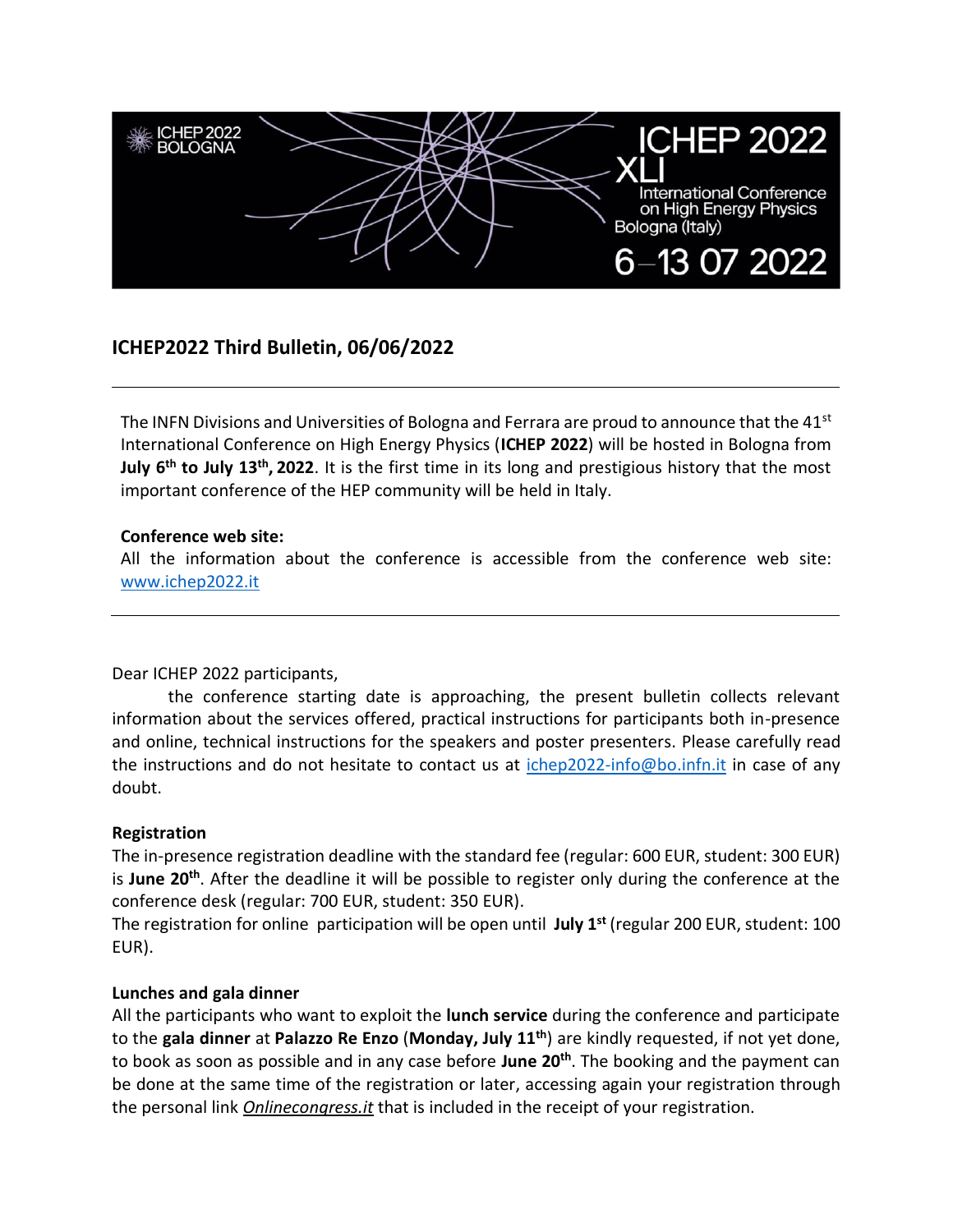Participants affiliated to INFN need a special procedure and should carefully follow the instructions available at: https://www.ichep2022.it/instructions\_INFN.pdf

We encourage conference participants to book all the lunches in advance (we offer a 6 lunch ticket for 100 EUR), as there are not many alternatives in the vicinity of the conference site. A limited number of daily lunch tickets, at a cost of 20 EUR each, will be available on site.

### **Welcome drink and poster session buffet**

The welcome drink and the poster session buffet are both included in the registration fee. However also in this case the participants are kindly requested to flag their attendance using the appropriate check boxes. This can be done at the same time of the registration or later, accessing again your registration through the personal link *Onlinecongress.it* that is included in the receipt of your registration.

#### **Child-care**

A child-care service is offered free of charge at the conference site. For safety reason the service is limited to 25 children in the age range 1-12. The lunches for the children are included in the service. The request for this service should be done during the registration process, at the moment only few available places remain. **The deadline** for the booking of this service is **June 13**, **if the limit of 25 children is reached before the deadline no other requests will be accepted.** The service is managed by professional child-care providers who speak English. The number of operators will be two every 10 children under three years and one every 10 children over three years.

# **Instructions for speakers**

The only accepted formats for the slides are **pdf (preferred)** or **pptx**, **any other format is strictly forbidden**. **The files must be uploaded to the Indico platform of the conference before 6 pm of the day before the talk, no other method of submission will be allowed.** It is full responsibility of the speakers to check their permissions on Indico. Once the timetable will be completed with the final speakers, we'll send an email to all the speakers asking to check their Indico permissions. Please contact immediately the organizers at [ichep2022-info@bo.infn.it](mailto:ichep2022-info@bo.infn.it) in case of any submission problem.

# **Instructions for poster presenters**

The panels on which the posters will be posted are 100 cm wide and 250 cm high, there is no strict rule about the poster size or margin. If you need a guideline, please use a standard A0 (840 mm x 1190 mm) or 900 mm x 1200 mm size paper and leave a reasonable margin so that people can comfortably read what is written in the poster. There are no printing facilities provided onsite, the presenters must come with the final printed paper poster. The posters can be attached starting from **Friday, June 8th , morning** and will be exhibited for the whole duration of the conference.

The digital version of the poster should be uploaded to the Indico platform by both in-person and online participants **by June 30th**. The presenter can also upload a short video (max. 3 minutes